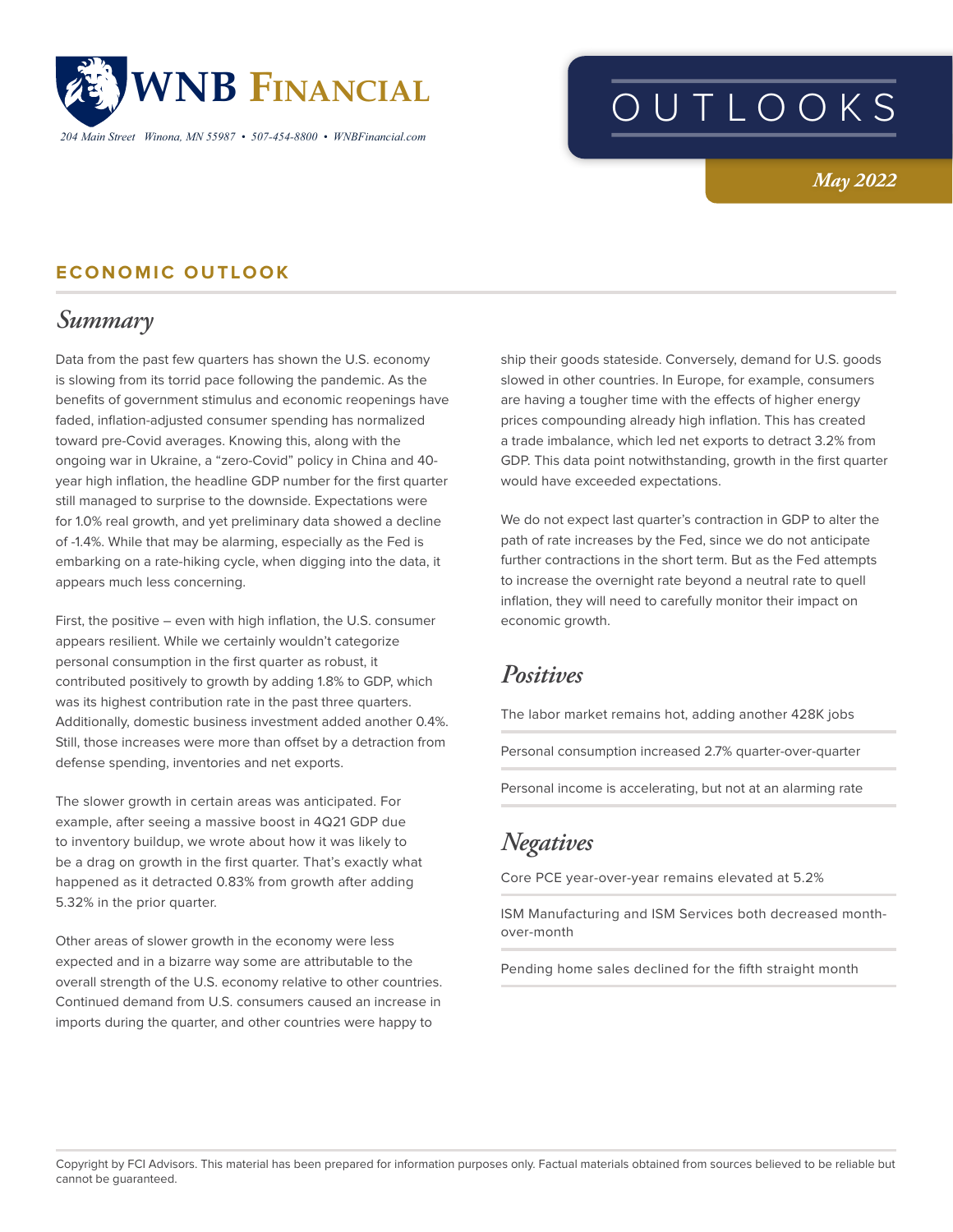

*204 Main Street Winona, MN 55987 • 507-454-8800 • WNBFinancial.com*

# OUTLOOKS

### *May 2022*

### **EQUITY OUTLOOK**

# *Summary*

As we indicated last month, the March rally seemed a bit premature given the uncertainty that remains. With the benefit of hindsight, the performance of equity markets in April confirms that belief. The S&P 500 fell 8.7% for the month hitting a fresh year-to-date closing low. Upward pressure on bond yields in April again led to outsized pressure on growth stocks. The Russell 1000 Growth index dropped 12.1% versus the Russell 1000 Value which declined 5.6%. This is an acceleration of a trend that has dominated much of 2022.

With well over half of the S&P 500 companies having reported earnings for the quarter, results have largely been mediocre as expected. The average company has exceeded their expected earnings by 4%, a rate far lower than the averages experienced in recent years. Forward guidance has expectedly been soft given the uncertain environment many companies face.

Equity markets are likely to remain volatile and challenged as we barrel into summer. Visibility remains quite cloudy on a number of fronts. The war in Ukraine has no obvious or immediate resolution. Covid lockdowns in China continue to pressure supply chains. The Fed has only begun their policy steps to fight inflation with an elevated risk of overshooting their objective.

We believe the clouds should begin to part as we head into the closing months of 2022. The sun will again shine on equity markets but we may have to dodge a few raindrops in the meantime. Keep an umbrella handy.

## *Positives*

Stocks are oversold in the short term

Corporate balance sheets

# *Negatives*

Fed policy uncertainty

Supply chain and labor shortages

# *Unknowns*

Ukraine war escalation possibility